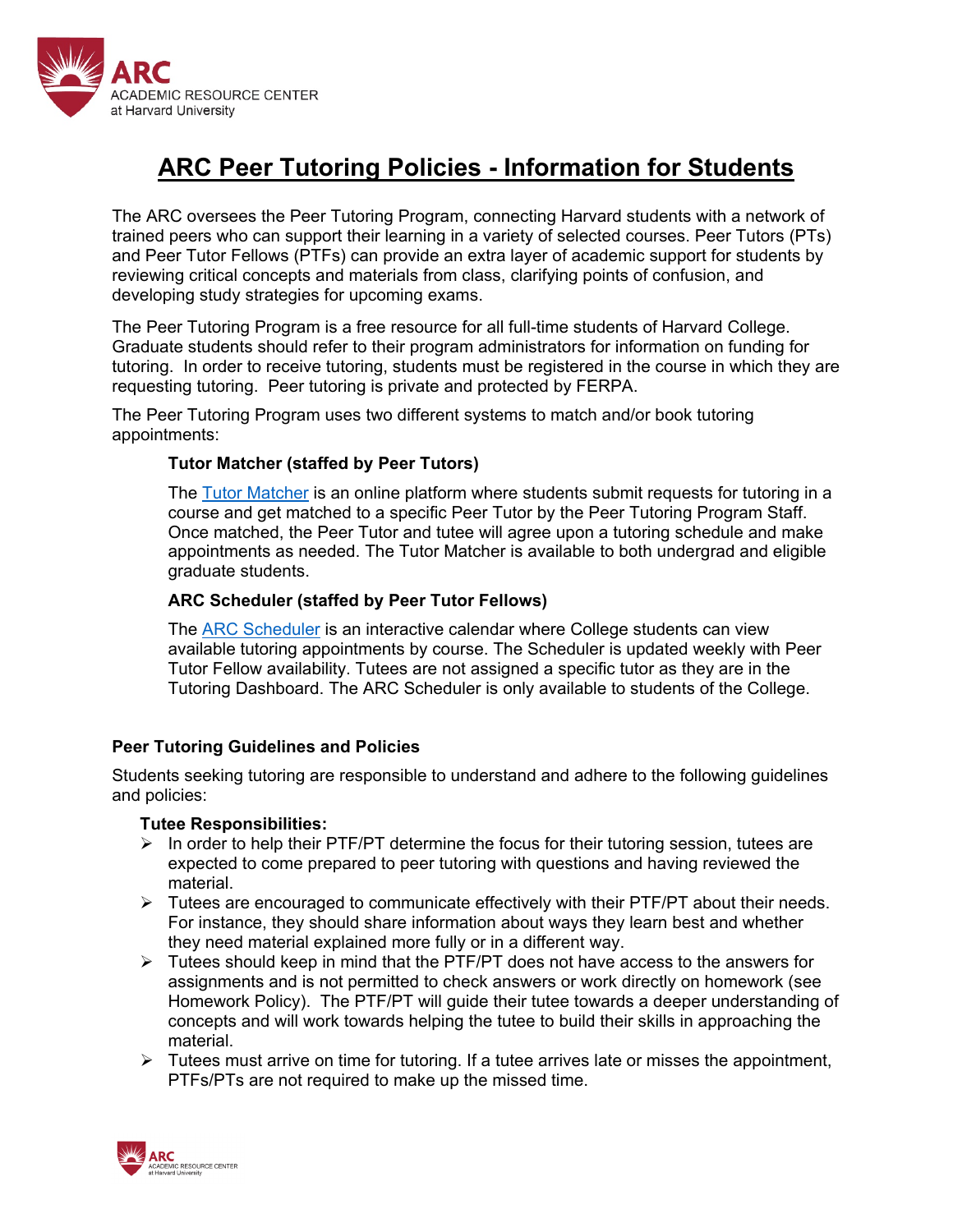**Tutor Matcher**: Once matched with a tutee, PTs are expected to contact their tutee within 24 hours. **Tutees are then required to respond to PTs within the following 48 hours.** PTs and tutees are required to have their first meeting within 10 days of the assignment. If a tutee is not responsive, the PT or Program Staff may cancel the assignment.

More information can be found on the [ARC website.](https://academicresourcecenter.harvard.edu/)

# **Academic Integrity**

All PTFs/PTs and tutees are expected to abide by the College's policies on academic integrity as outlined in the rules on academic dishonesty in the [Harvard Handbook for Students](https://handbook.fas.harvard.edu/) and in Harvard College's [Honor Code.](https://honor.fas.harvard.edu/honor-code) Non-College students must also adhere to their own school's code of conduct and policies. The Student Academic Integrity Fellows [\(SAIFs\)](https://honorcouncil.fas.harvard.edu/saifs) are available as a resource for all students who have concerns about academic integrity. For peer tutoring, please be aware of the below guidelines:

# **PTFs/PTs will:**

- $\triangleright$  Help a tutee to figure out why they might be confused about the material.
- $\triangleright$  Work with a tutee to gain a better understanding of the concepts in a course.
- $\triangleright$  Guide the tutee to resources within the course, the College, and to trustworthy online resources.
- $\triangleright$  Recommend study and exam-taking strategies.
- $\triangleright$  Share their own experiences from taking the course and studying.
- $\triangleright$  Be supportive and respectful of their tutees.

# **PTFs/PTs will not:**

- $\triangleright$  Help with take-home exams and work directly on homework assignments.
- $\triangleright$  Help with applications.
- $\triangleright$  Proofread, edit or check answers.
- $\triangleright$  Help with writing. Peer tutors are permitted to talk through concepts and ideas related to a paper. For writing support, undergraduates should contact [The Writing Center.](https://writingcenter.fas.harvard.edu/) The [Harvard librarians](https://library.harvard.edu/how-to/get-research-help) are available for research support.
- $\triangleright$  PTFs/PTs are not permitted to answer questions about the material via email or text.
- $\triangleright$  Share their own work with a tutee. This restriction includes a prohibition on sharing their papers, a completed problem set, their notes, study guides, or computer code. PTFs/PTs may not share materials from a prior version of a course without express permission from the course. The program supervisors will seek this permission upon request.

# **Homework policy**

PTFs/PTs may use homework problems as reference during tutoring sessions, but they will not assist tutees on homework directly, unless permitted by the course. Instead, PTFs/PTs will review concepts and may work on practice problems similar to those commonly assigned as homework and on exams. Specific homework help should be sought out with the course/department directly, e.g., office hours, Math Question Center, Economics Question Center, Math Night, Physics Night. See the **ARC website** for a list of some of the resources on Campus. Tutees should provide similar or sample problems for the tutoring meeting which may be found in course material, or by request to the courses.